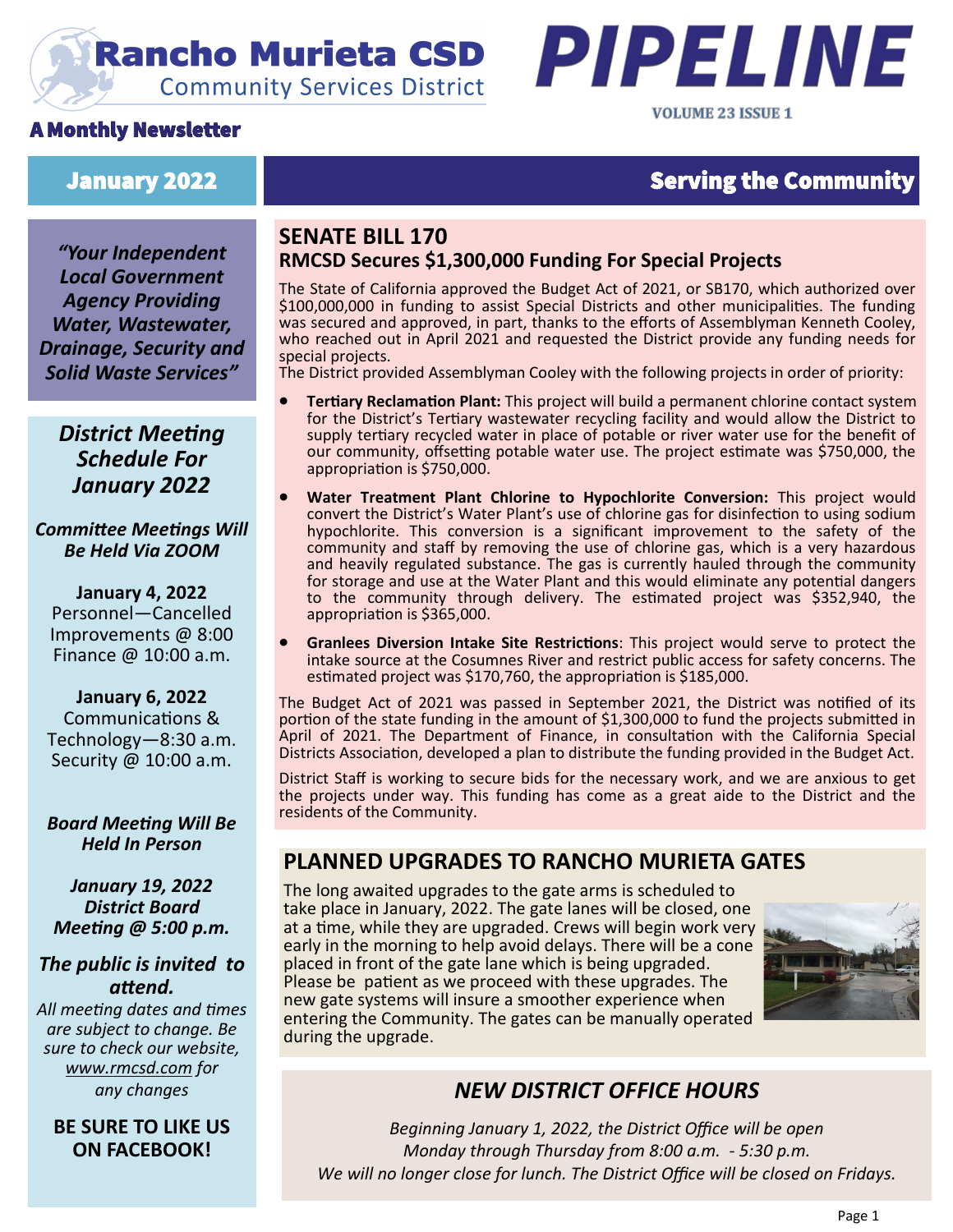#### **GM CORNER UPDATES TO STATE'S SOLID WASTE LEGISLATION IN 2022**

*As part of our continued partnership with the Community of Rancho Murieta, Cal-Waste wants to share some information regarding new legislation that is coming into effect next year. This information was presented to the Rancho Murieta Community Services District Board of Directors at their October meeting. This is the second piece of a multi-part series to share information about the State's solid waste mandates and how they will affect Rancho Murieta and Cal-Waste.*

In last month's edition of the Pipeline, Senate Bill 1383 was introduced, which mandates new processes for the disposal and processing of food waste and other organic materials. The key points of the bill are a 75% reduction of disposal of organic waste buried in landfills by 2025 and rescuing at least 20% of currently disposed surplus food so that it can be provided to foodinsecure people, by 2025. These targets are driving forces to reduce methane emissions from landfills as well as helping Californians that are considered food-insecure.

The percentages of reduction likely seem ambiguous or obscure. One might wonder, how does the state track these numbers? Well, each jurisdiction is responsible for reporting to CalRecycle that they have new programs in place to meet these targets. A jurisdiction is defined as a city, community services district, a water district, or an unincorporated area of a county that is governed solely by the county. Of course, jurisdictions come in all shapes and sizes, and that is why each jurisdiction requires a specific solution to build on to their existing solid waste programs.

Cal-Waste, as your partnered waste provider, is here to help Rancho Murieta CSD put together these programs as well as report on them to CalRecycle, the State's solid waste enforcement agency. Updates to programs for SB1383 will continue to be shared here throughout 2022 as they are developed.

#### **Employee Spotlight – Jennifer Yee — Accounting Manager**

Jennifer Yee joined the District as our new Accounting Manager November 8, 2021. We were thrilled to welcome her! Jennifer is a positive addition to the team, who overcomes challenges with a constructive, relaxing manner. She spends her days at the District supervising front office staff and is looking forward to the implementation of the new Accounting Software system over the next several months. When she is away from work, she likes to read and enjoys the occasional hike. Welcome Jennifer!!!!



#### **INFORMATION SOURCES**

When you have a question, we encourage our customers to first communicate with us by phone or email so that we can share with you factual information and help make us aware of your concerns related to the services we provide, Water, Sewer, Security, Drainage and Solid Waste.

| <b>Phone Numbers</b><br>(916) 354-3700<br>(916) 354-2273 (CARE) | <b>MAIN NUMBER (Regular Business Hours)</b><br>DISPATCH (24-Hour) |
|-----------------------------------------------------------------|-------------------------------------------------------------------|
| <b>CSD WEBSITE:</b>                                             | www.RMCSD.com                                                     |
| <b>CSD FACEBOOK PAGE:</b>                                       | www.facebook.com/RanchoMurietaCSD/                                |

#### **WATER SHUTOFFS TO RESUME IN EARLY 2022**

Although we are not shutting off water service due to non-payment today, the Governor's shutoff moratorium is expected to end December 31, 2021. This means you will need to pay your bill or be subject to tour water being shut off until your account is current.

The last thing we want to do is discontinue your water service. Our goal is to help you through this difficult time, and we ask that you contact us as soon as possible.

Our Customer Service Staff are here to help. We understand the struggles people have faced – COVID-19, job loss, delays in unemployment benefits, and other personal issues. We want to work with you.

Even paying a little bit of your bill periodically will reduce the balance due and make getting back to "normal" easier when the shutoff moratorium ends. Please call us to work out a payment plan at 916-354-3700.

#### **CHRISTMAS TREE PICK-UP SCHEDULE**

Live Christmas tree pickups will occur from Tuesday, December 28<sup>th</sup> through Thursday, January 13, 2022. Please be sure to have your LIVE tree set at your curb by 5:00 a.m., and remove all decorations!



## **Board of Directors**

 **President Vice President Director Director Director** 

**Linda Butler Director** 

 **Tim Maybee 8 All andy Jenco Linda Butler Maybee 10 Binda Butler Maybee Maybee Maybee Maybee tmaybee@rmcsd.com rjenco@rmcsd.com lbutler@rmcsd.com jmerchant@rmcsd.com mpohll@rmcsd.com**

**Martin Pohll** Director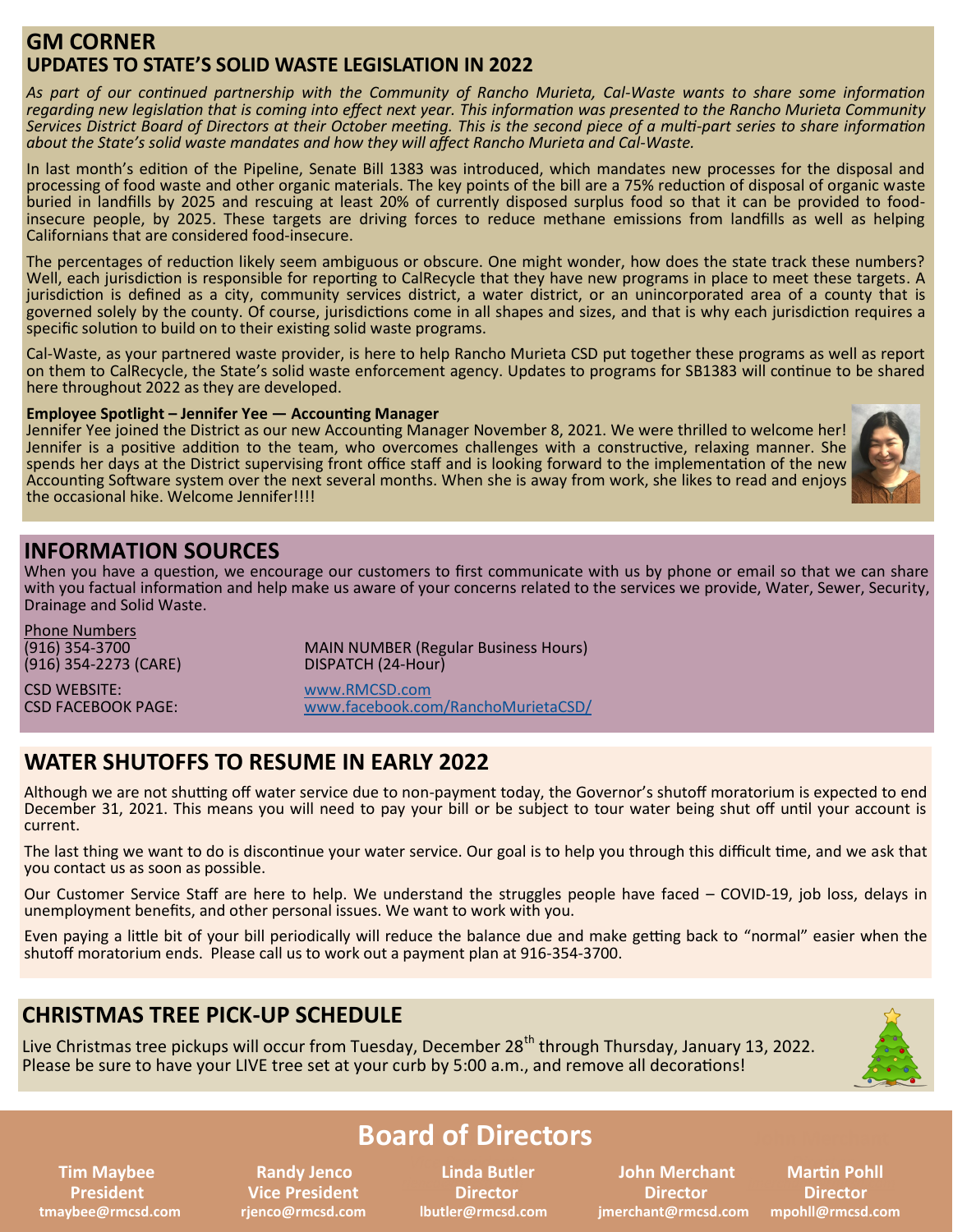# **Rancho Murieta CSD PIPELINE**

#### A Monthly Newsletter

#### **BUSINESS HOURS**

Monday - Friday 8:00 a.m. to 12:00 noon & 1:00 p.m. to 5:00 p.m. *Closed for Lunch*  12:00 p.m. to 1:00 p.m.

### **DISTRICT STAFF**

#### **Tom Hennig General Manager** [thennig@rmcsd.com](mailto:thennig@rmcsd.com)

**Paula O'Keefe Director of Administration** pokeefe@rmcsd.com

> **Michael Fritschi Director of Operations** mfritschi@rmcsd.com

**Kelly Benitez Security Supervisor** kbenitez@rmcsd.com

**Amelia Wilder District Secretary** [awilder@rmcsd.com](mailto:jwerblun@rmcsd.com)

**Jennifer Yee Accounting Manager** jyee@rmcsd.com

**Travis Bohannon Chief Plant Operator** [tbohannon@rmcsd.com](mailto:tbohannon@rmcsd.com)

**Ron Greenfield Utilities Supervisor** [rgreenfield@rmcsd.com](mailto:tbohannon@rmcsd.com)

## November 2021 **Serving the Community** in the Serving the Community

#### **December 15, 2021 BOARD MEETING HIGHLIGHTS**

- Adopted Updated Credit Card Policy P2021-04
- Approved Contract with Tyler Technologies for Enterprise Resource Planning (ERP) and Appropriated Funds in the Amount of \$97,426
- Declared a Contracting Emergency and Authorized the General Manager to Execute a Contract for Emergency Valve Replacement on De La Cruz
- Reviewed Committee Assignments

#### **DECEMBER 2021 COMMITTEE MEETING HIGHLIGHTS**

**Improvements Committee—Cancelled** 

#### Security Committee—Cancelled Ï

#### Finance Committee

- Discussed Updated Credit Card Policy
- Received presentation on Tyler Technologies
- Communications & Technology Committee
- Received update on Emergency Communication Process
- Received Update on Reservoir Information and Education Committee
- Received update on Website FAQ's
- Personnel Committee—Cancelled

### **DISTRICT BOARD/COMMITTEE ASSIGNMENTS FOR 2022**

| Regional Water AuthorityTom Hennig with Tim Maybee as alternate |
|-----------------------------------------------------------------|

Personnel, Improvements and Finance Committee meetings will be held on the first Tuesday of the month at 7:30 a.m., 8:00 a.m., and 10:00 a.m. respectively.

Communication & Technology and Security Committee meetings will be held on the first Thursday of the month at 8:30 a.m. and 10:00 a.m. respectively.

#### **DEVELOPMENT UPDATE**

Riverview: the mass grading is complete with the exception of the area that will need to be dynamited. When weather improves they will start the water and sewer installation. They plan to develop the first 5 lots off of Reynosa.

Retreats: Sewer and some storm drain has been installed along Via Robbia. Grading has been completed in the East and ripping/grubbing has occurred in the North. Water line installation will likely occur when the weather clears up.

Taco Bell: Grading and utility installation is slated to begin in mid-January.

Airport Hanger: Civil construction is complete *Detailed Updates can be found on our website: https://www.ranchomurietacsd.com/development-projects*